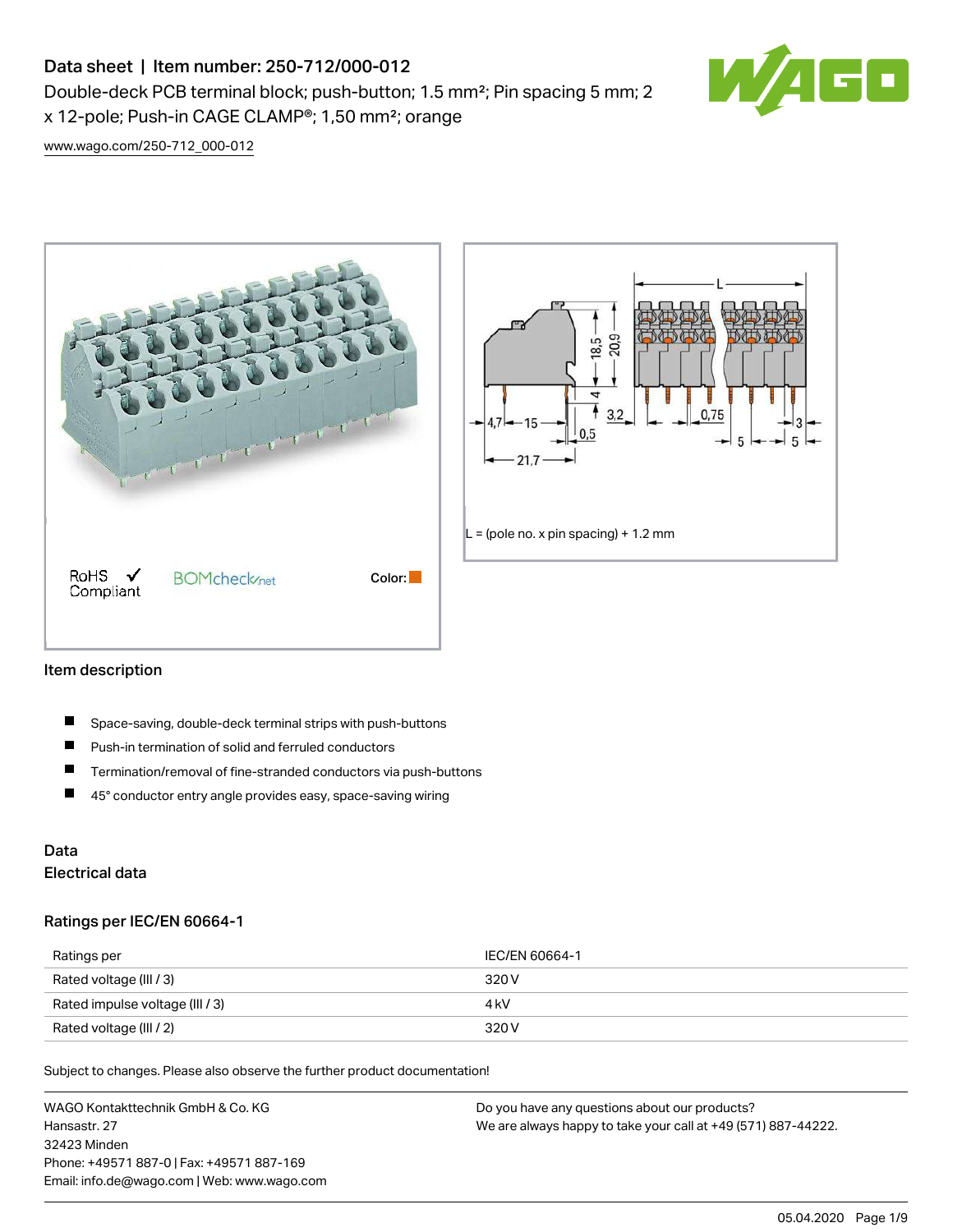[www.wago.com/250-712\\_000-012](http://www.wago.com/250-712_000-012)



| Rated impulse voltage (III / 2) | 4 kV                                                      |
|---------------------------------|-----------------------------------------------------------|
| Rated voltage (II / 2)          | 630 V                                                     |
| Rated impulse voltage (II / 2)  | 4 kV                                                      |
| Rated current                   | 10 A                                                      |
| Legend (ratings)                | (III / 2) ≙ Overvoltage category III / Pollution degree 2 |

## Approvals per UL 1059

| Rated voltage UL (Use Group B) | 300 V   |
|--------------------------------|---------|
| Rated current UL (Use Group B) | 10 A    |
| Rated voltage UL (Use Group D) | 300 V   |
| Rated current UL (Use Group D) | 10 A    |
| Approvals per                  | UL 1059 |

## Approvals per CSA

| Rated voltage CSA (Use Group B) | 300 V |
|---------------------------------|-------|
| Rated current CSA (Use Group B) | 10 A  |
| Rated voltage CSA (Use Group D) | 300 V |
| Rated current CSA (Use Group D) | 10 A  |

## Connection data

| Connection technology                                       | Push-in CAGE CLAMP®                   |
|-------------------------------------------------------------|---------------------------------------|
| <b>Actuation type</b>                                       | Push-button                           |
| Solid conductor                                             | $0.51.5$ mm <sup>2</sup> / 20  16 AWG |
| Fine-stranded conductor                                     | $0.751.5$ mm <sup>2</sup>             |
| Fine-stranded conductor with ferrule with plastic collar    | $0.51$ mm <sup>2</sup>                |
| Fine-stranded conductor with ferrule without plastic collar | $0.51$ mm <sup>2</sup>                |
| Strip length                                                | $910$ mm / 0.35  0.39 inch            |
| Conductor entry angle to the PCB                            | 45°                                   |
| No. of poles                                                | 12                                    |
| Total number of connection points                           | 24                                    |
| Total number of potentials                                  | 24                                    |
| Number of connection types                                  | 1                                     |
| Number of levels                                            | 2                                     |

## Geometrical Data

Pin spacing 5 mm / 0.197 inch

Subject to changes. Please also observe the further product documentation!

WAGO Kontakttechnik GmbH & Co. KG Hansastr. 27 32423 Minden Phone: +49571 887-0 | Fax: +49571 887-169 Email: info.de@wago.com | Web: www.wago.com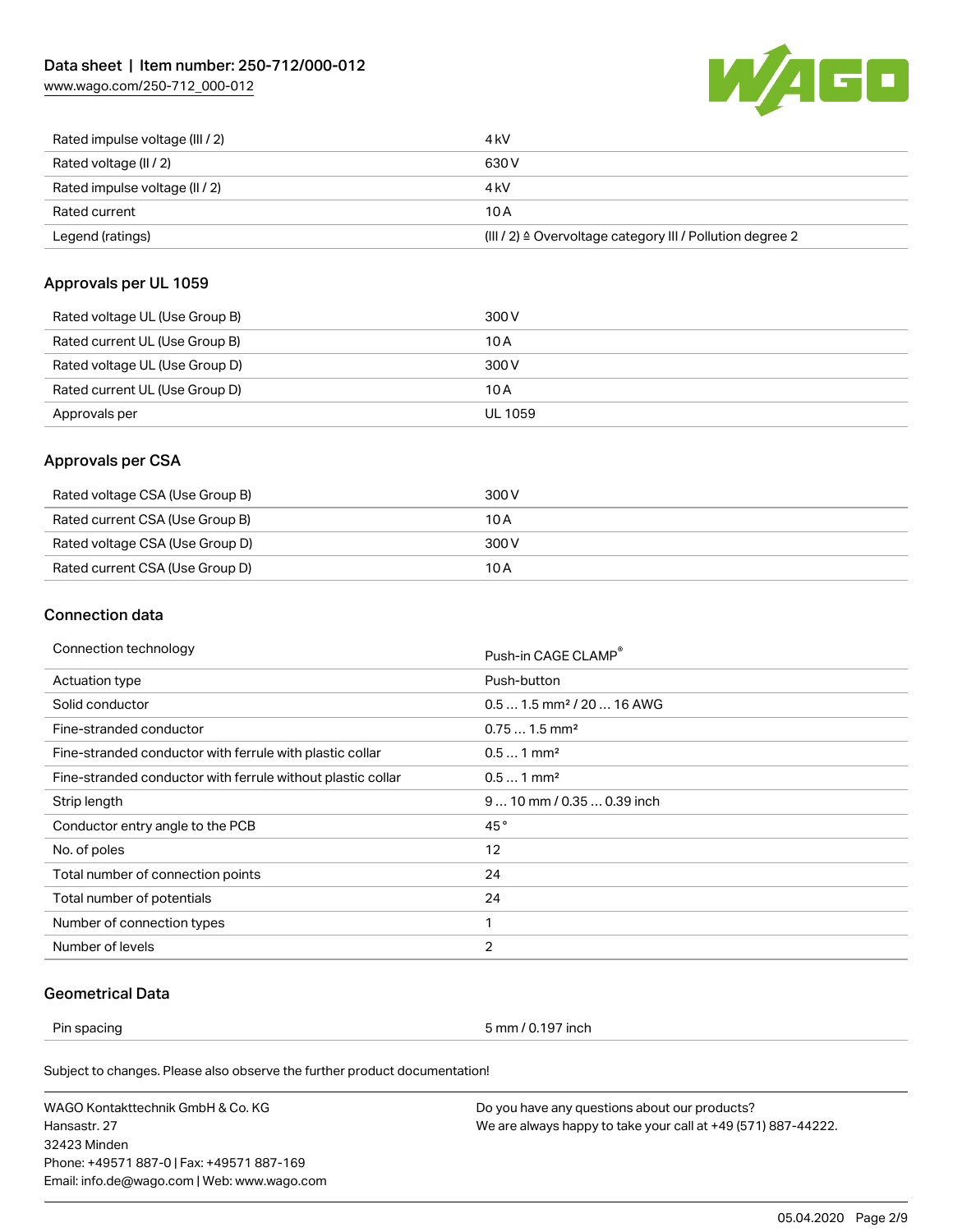## Data sheet | Item number: 250-712/000-012

[www.wago.com/250-712\\_000-012](http://www.wago.com/250-712_000-012)



| Width                             | 61.2 mm / 2.409 inch  |
|-----------------------------------|-----------------------|
| Height                            | 24.9 mm / 0.98 inch   |
| Height from the surface           | 20.9 mm / 0.823 inch  |
| Depth                             | 21.7 mm / 0.854 inch  |
| Solder pin length                 | 4 mm                  |
| Solder pin dimensions             | $0.5 \times 0.75$ mm  |
| Drilled hole diameter (tolerance) | 1.2 $(-0.1  +0.1)$ mm |

## PCB contact

| PCB contact                         | THT                                     |
|-------------------------------------|-----------------------------------------|
| Solder pin arrangement              | over the entire terminal strip, in line |
| Number of solder pins per potential |                                         |

## Material Data

| Color                       | orange                                |
|-----------------------------|---------------------------------------|
| Insulating material         | Polyamide 66 (PA 66)                  |
| Flammability class per UL94 | V0                                    |
| Clamping spring material    | Chrome nickel spring steel (CrNi)     |
| Contact material            | Electrolytic copper $(E_{\text{Cl}})$ |
| Contact plating             | tin-plated                            |
| Fire load                   | 0.729 MJ                              |
| Weight                      | 31.3g                                 |

## Commercial data

| Product Group      | 4 (Printed Circuit) |
|--------------------|---------------------|
| Packaging type     | <b>BOX</b>          |
| Country of origin  | <b>PL</b>           |
| <b>GTIN</b>        | 4044918304757       |
| Customs Tariff No. | 85369010000         |

## Approvals / Certificates

#### Country specific Approvals

|      |                          |                                 | Certificate |
|------|--------------------------|---------------------------------|-------------|
| Logo | Approval                 | <b>Additional Approval Text</b> | name        |
|      | <b>CSA</b>               | C <sub>22.2</sub>               | 1132097     |
|      | DEKRA Certification B.V. |                                 |             |

Subject to changes. Please also observe the further product documentation!

WAGO Kontakttechnik GmbH & Co. KG Hansastr. 27 32423 Minden Phone: +49571 887-0 | Fax: +49571 887-169 Email: info.de@wago.com | Web: www.wago.com Do you have any questions about our products? We are always happy to take your call at +49 (571) 887-44222.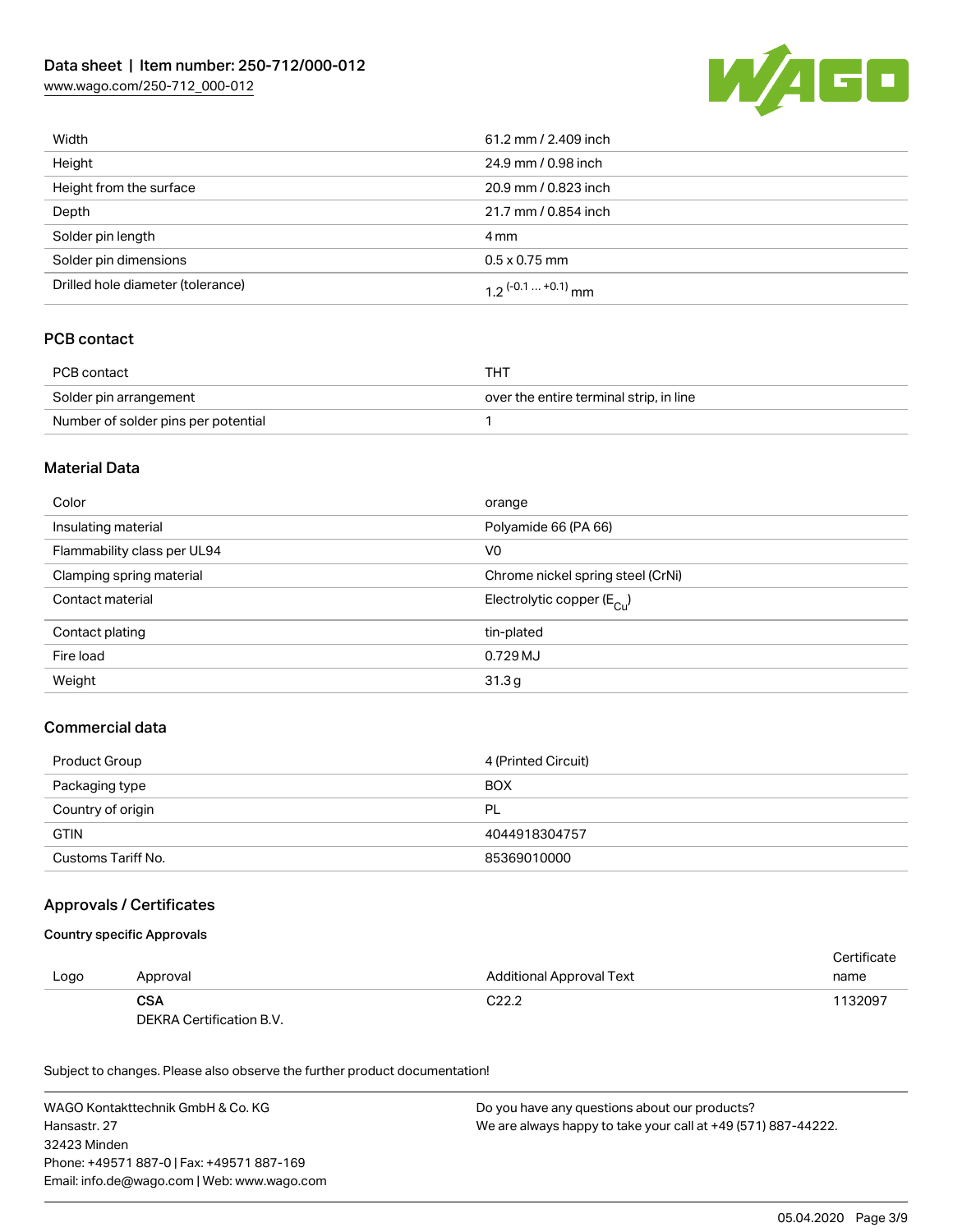



#### UL-Approvals

|                               |                               |                                 | Certificate |
|-------------------------------|-------------------------------|---------------------------------|-------------|
| Logo                          | Approval                      | <b>Additional Approval Text</b> | name        |
|                               | UL                            | <b>UL 1059</b>                  | E45172      |
| Б<br>$\overline{\phantom{a}}$ | UL International Germany GmbH |                                 | sec. 6      |

## Counterpart

## Compatible products

#### ferrule

| Item no.: 216-101<br>Ferrule; Sleeve for 0.5 mm <sup>2</sup> / AWG 22; uninsulated; electro-tin plated                                                                             | www.wago.com/216-101 |
|------------------------------------------------------------------------------------------------------------------------------------------------------------------------------------|----------------------|
| Item no.: 216-102<br>Ferrule; Sleeve for 0.75 mm <sup>2</sup> / AWG 20; uninsulated; electro-tin plated                                                                            | www.wago.com/216-102 |
| Item no.: 216-103<br>Ferrule; Sleeve for 1 mm <sup>2</sup> / AWG 18; uninsulated; electro-tin plated                                                                               | www.wago.com/216-103 |
| Item no.: 216-121<br>Ferrule; Sleeve for 0.5 mm <sup>2</sup> / AWG 22; uninsulated; electro-tin plated                                                                             | www.wago.com/216-121 |
| Item no.: 216-122<br>Ferrule; Sleeve for 0.75 mm <sup>2</sup> / AWG 20; uninsulated; electro-tin plated                                                                            | www.wago.com/216-122 |
| Item no.: 216-123<br>Ferrule; Sleeve for 1 mm <sup>2</sup> / AWG 18; uninsulated; electro-tin plated                                                                               | www.wago.com/216-123 |
| Item no.: 216-141<br>Ferrule; Sleeve for 0.5 mm <sup>2</sup> / 20 AWG; uninsulated; electro-tin plated; electrolytic copper; gastight<br>crimped; acc. to DIN 46228, Part 1/08.92  | www.wago.com/216-141 |
| Item no.: 216-142<br>Ferrule; Sleeve for 0.75 mm <sup>2</sup> / 18 AWG; uninsulated; electro-tin plated; electrolytic copper; gastight<br>crimped; acc. to DIN 46228, Part 1/08.92 | www.wago.com/216-142 |

#### Item no.: 216-143

Subject to changes. Please also observe the further product documentation!

WAGO Kontakttechnik GmbH & Co. KG Hansastr. 27 32423 Minden Phone: +49571 887-0 | Fax: +49571 887-169 Email: info.de@wago.com | Web: www.wago.com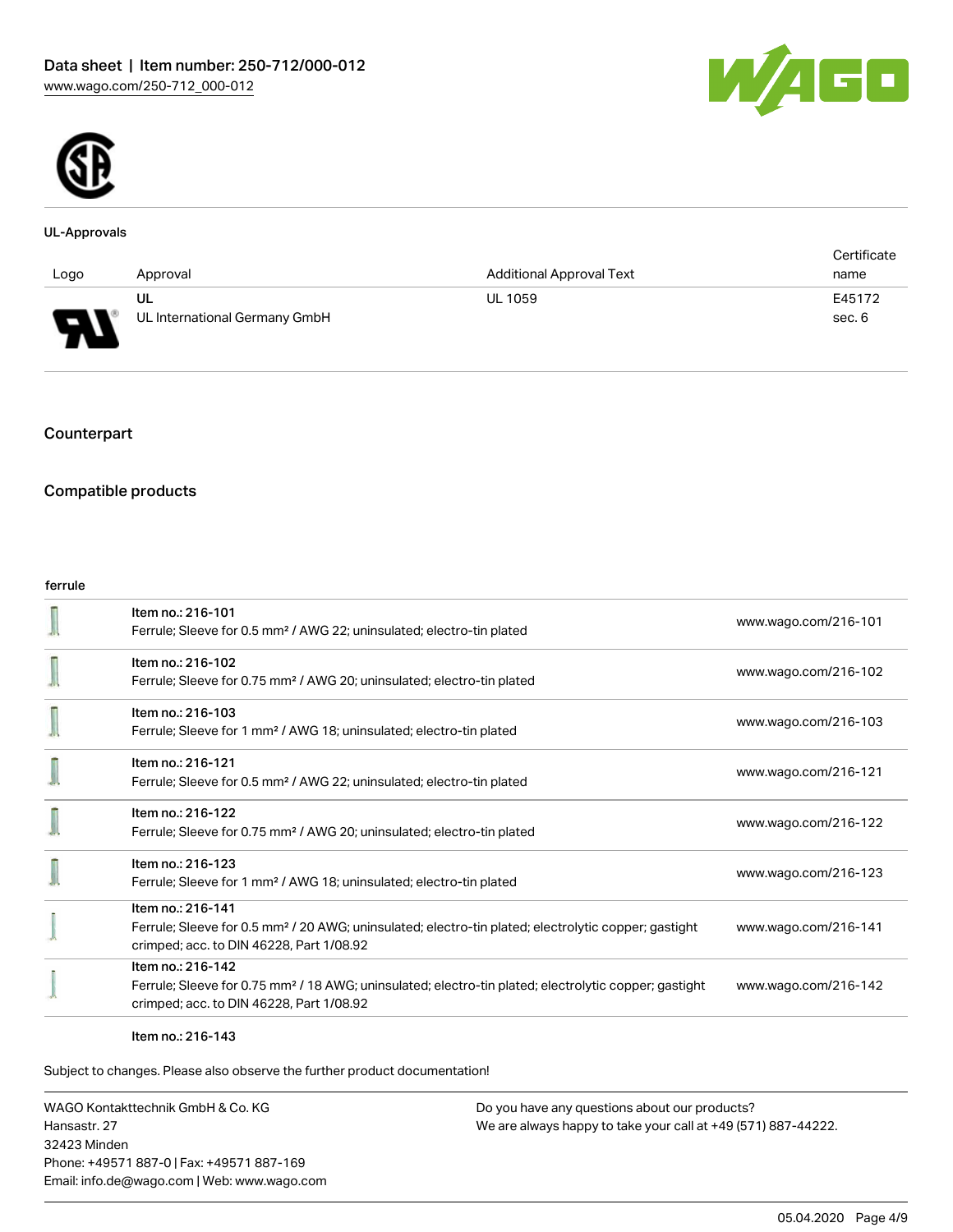# Data sheet | Item number: 250-712/000-012

[www.wago.com/250-712\\_000-012](http://www.wago.com/250-712_000-012)

32423 Minden

Phone: +49571 887-0 | Fax: +49571 887-169 Email: info.de@wago.com | Web: www.wago.com



|                                                   | Ferrule; Sleeve for 1 mm <sup>2</sup> / AWG 18; uninsulated; electro-tin plated; electrolytic copper; gastight<br>crimped; acc. to DIN 46228, Part 1/08.92                                              |                                                                                                                | www.wago.com/216-143             |  |  |  |  |
|---------------------------------------------------|---------------------------------------------------------------------------------------------------------------------------------------------------------------------------------------------------------|----------------------------------------------------------------------------------------------------------------|----------------------------------|--|--|--|--|
|                                                   | Item no.: 216-201<br>Ferrule; Sleeve for 0.5 mm <sup>2</sup> / 20 AWG; insulated; electro-tin plated; white                                                                                             |                                                                                                                | www.wago.com/216-201             |  |  |  |  |
|                                                   | Item no.: 216-202<br>Ferrule; Sleeve for 0.75 mm <sup>2</sup> / 18 AWG; insulated; electro-tin plated; gray                                                                                             |                                                                                                                | www.wago.com/216-202             |  |  |  |  |
|                                                   | Item no.: 216-203<br>Ferrule; Sleeve for 1 mm <sup>2</sup> / AWG 18; insulated; electro-tin plated; red                                                                                                 |                                                                                                                | www.wago.com/216-203             |  |  |  |  |
|                                                   | Item no.: 216-221<br>Ferrule; Sleeve for 0.5 mm <sup>2</sup> / 20 AWG; insulated; electro-tin plated; white                                                                                             |                                                                                                                | www.wago.com/216-221             |  |  |  |  |
|                                                   | Item no.: 216-222<br>Ferrule; Sleeve for 0.75 mm <sup>2</sup> / 18 AWG; insulated; electro-tin plated; gray                                                                                             |                                                                                                                | www.wago.com/216-222             |  |  |  |  |
|                                                   | Item no.: 216-223<br>Ferrule; Sleeve for 1 mm <sup>2</sup> / AWG 18; insulated; electro-tin plated; red                                                                                                 |                                                                                                                | www.wago.com/216-223             |  |  |  |  |
|                                                   | Item no.: 216-241<br>Ferrule; Sleeve for 0.5 mm <sup>2</sup> / 20 AWG; insulated; electro-tin plated; electrolytic copper; gastight<br>crimped; acc. to DIN 46228, Part 4/09.90; white                  |                                                                                                                | www.wago.com/216-241             |  |  |  |  |
|                                                   | Item no.: 216-242<br>Ferrule; Sleeve for 0.75 mm <sup>2</sup> / 18 AWG; insulated; electro-tin plated; electrolytic copper; gastight<br>crimped; acc. to DIN 46228, Part 4/09.90; gray                  |                                                                                                                | www.wago.com/216-242             |  |  |  |  |
|                                                   | Item no.: 216-243<br>Ferrule; Sleeve for 1 mm <sup>2</sup> / AWG 18; insulated; electro-tin plated; electrolytic copper; gastight crimped; www.wago.com/216-243<br>acc. to DIN 46228, Part 4/09.90; red |                                                                                                                |                                  |  |  |  |  |
|                                                   | Item no.: 216-262<br>Ferrule; Sleeve for 0.75 mm <sup>2</sup> / 18 AWG; insulated; electro-tin plated; electrolytic copper; gastight<br>crimped; acc. to DIN 46228, Part 4/09.90; gray                  |                                                                                                                | www.wago.com/216-262             |  |  |  |  |
|                                                   | Item no.: 216-263<br>Ferrule; Sleeve for 1 mm <sup>2</sup> / AWG 18; insulated; electro-tin plated; electrolytic copper; gastight crimped; www.wago.com/216-263<br>acc. to DIN 46228, Part 4/09.90; red |                                                                                                                |                                  |  |  |  |  |
| Marking accessories                               |                                                                                                                                                                                                         |                                                                                                                |                                  |  |  |  |  |
|                                                   | Item no.: 210-332/500-202<br>Marking strips; as a DIN A4 sheet; MARKED; 1-16 (160x); Height of marker strip: 3 mm; Strip length 182<br>mm; Horizontal marking; Self-adhesive; white                     |                                                                                                                | www.wago.com/210-332<br>/500-202 |  |  |  |  |
|                                                   | Item no.: 210-332/500-204<br>Marking strips; as a DIN A4 sheet; MARKED; 17-32 (160x); Height of marker strip: 3 mm; Strip length<br>182 mm; Horizontal marking; Self-adhesive; white                    |                                                                                                                | www.wago.com/210-332<br>/500-204 |  |  |  |  |
|                                                   | Item no.: 210-332/500-205<br>Marking strips; as a DIN A4 sheet; MARKED; 1-32 (80x); Height of marker strip: 3 mm; Strip length 182<br>mm; Horizontal marking; Self-adhesive; white                      |                                                                                                                | www.wago.com/210-332<br>/500-205 |  |  |  |  |
|                                                   | Item no.: 210-332/500-206<br>Marking strips; as a DIN A4 sheet; MARKED; 33-48 (160x); Height of marker strip: 3 mm; Strip length                                                                        |                                                                                                                | www.wago.com/210-332<br>/500-206 |  |  |  |  |
|                                                   | Subject to changes. Please also observe the further product documentation!                                                                                                                              |                                                                                                                |                                  |  |  |  |  |
| WAGO Kontakttechnik GmbH & Co. KG<br>Hansastr. 27 |                                                                                                                                                                                                         | Do you have any questions about our products?<br>We are always happy to take your call at +49 (571) 887-44222. |                                  |  |  |  |  |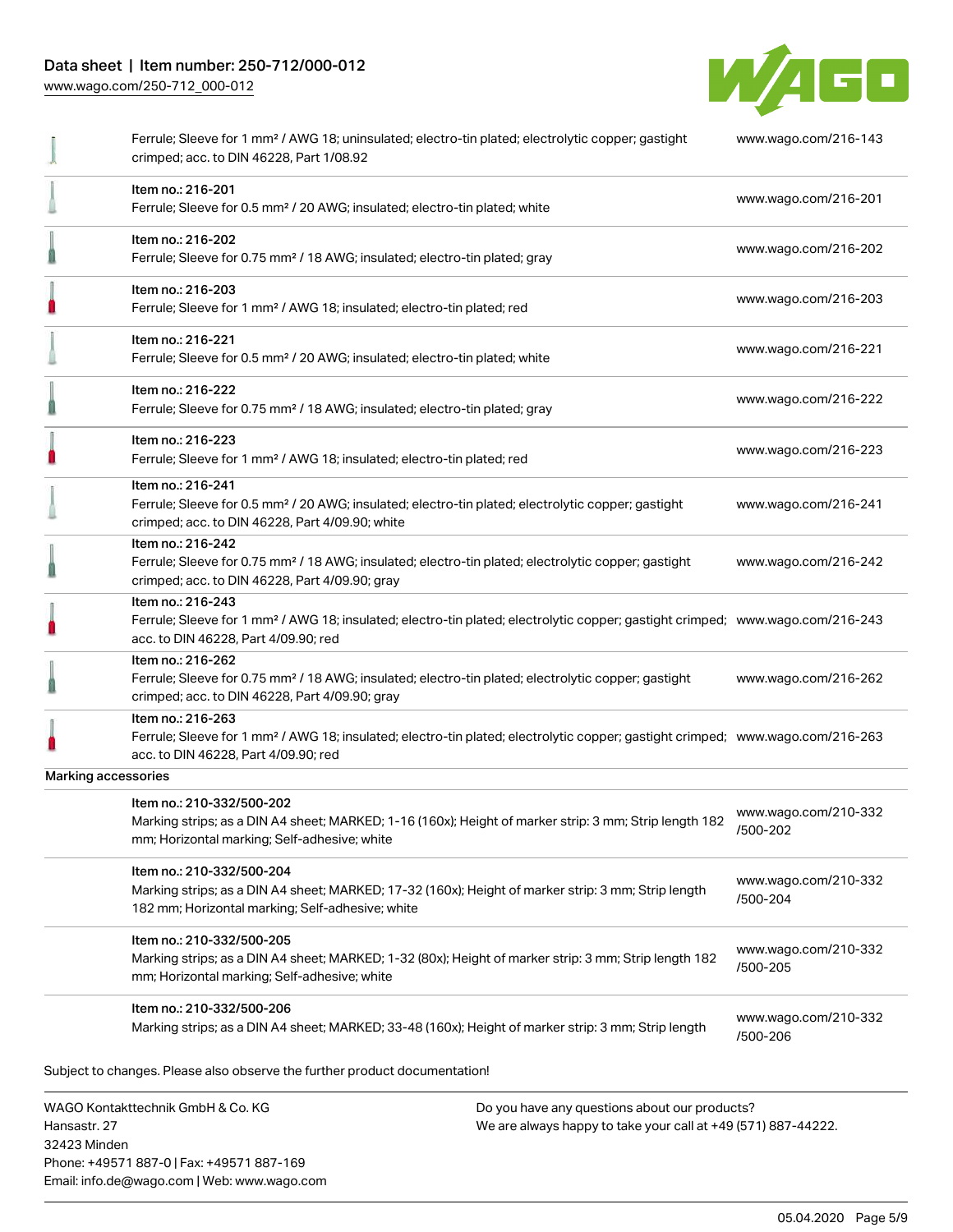

182 mm; Horizontal marking; Self-adhesive; white

| check |                                                                                            |                      |
|-------|--------------------------------------------------------------------------------------------|----------------------|
|       | Item no.: 210-136<br>Test plug; 2 mm $\emptyset$ ; with 500 mm cable; red                  | www.wago.com/210-136 |
| tools |                                                                                            |                      |
|       | Item no.: 210-647<br>Operating tool; Blade: 2.5 x 0.4 mm; with a partially insulated shaft | www.wago.com/210-647 |
|       | Item no.: 210-719<br>Operating tool; Blade: 2.5 x 0.4 mm; with a partially insulated shaft | www.wago.com/210-719 |

#### Downloads Documentation

|  |  |  | pocumentation |  |  |  |
|--|--|--|---------------|--|--|--|
|  |  |  |               |  |  |  |

| <b>Additional Information</b>     |             |               |          |
|-----------------------------------|-------------|---------------|----------|
| Technical explanations            | Apr 3, 2019 | pdf<br>3.6 MB | Download |
|                                   |             |               |          |
| <b>CAD/CAE-Data</b>               |             |               |          |
| CAD data                          |             |               |          |
| 2D/3D Models 250-712/000-012      |             | <b>URL</b>    | Download |
| <b>CAE</b> data                   |             |               |          |
| EPLAN Data Portal 250-712/000-012 |             | <b>URL</b>    | Download |
| <b>PCB Design</b>                 |             |               |          |

Symbol and Footprint 250-712/000-012 CAx data for your PCB design, consisting of "schematic symbols and PCB footprints", allow easy integration of the WAGO component into your development environment.

#### Supported formats:

- $\blacksquare$ Accel EDA 14 & 15
- $\blacksquare$ Altium 6 to current version
- $\blacksquare$ Cadence Allegro
- $\blacksquare$ **DesignSpark**
- $\blacksquare$ Eagle Libraries
- $\blacksquare$ KiCad
- $\blacksquare$ Mentor Graphics BoardStation

Subject to changes. Please also observe the further product documentation!

WAGO Kontakttechnik GmbH & Co. KG Hansastr. 27 32423 Minden Phone: +49571 887-0 | Fax: +49571 887-169 Email: info.de@wago.com | Web: www.wago.com

Do you have any questions about our products? We are always happy to take your call at +49 (571) 887-44222.

URL [Download](https://www.wago.com/de/d/UltraLibrarian_URLS_250-712_000-012)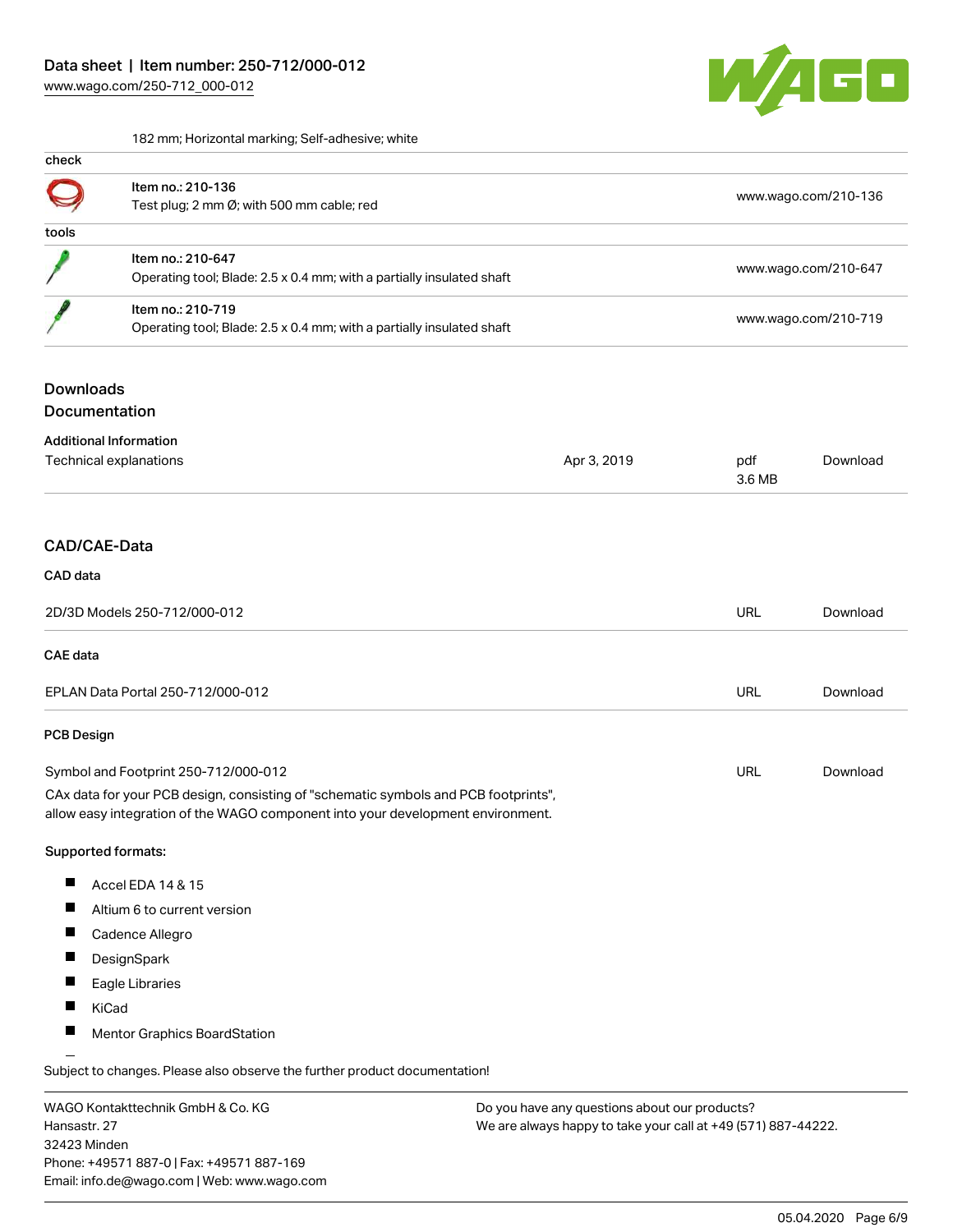

- $\blacksquare$ Mentor Graphics Design Architect
- $\blacksquare$ Mentor Graphics Design Expedition 99 and 2000
- $\blacksquare$ OrCAD 9.X PCB and Capture
- $\blacksquare$ PADS PowerPCB 3, 3.5, 4.X, and 5.X
- П PADS PowerPCB and PowerLogic 3.0
- П PCAD 2000, 2001, 2002, 2004, and 2006
- П Pulsonix 8.5 or newer
- $\blacksquare$ STL
- $\blacksquare$ 3D STEP
- $\blacksquare$ TARGET 3001!
- $\blacksquare$ View Logic ViewDraw
- $\blacksquare$ Quadcept
- $\blacksquare$ Zuken CadStar 3 and 4
- $\blacksquare$ Zuken CR-5000 and CR-8000

PCB Component Libraries (EDA), PCB CAD Library Ultra Librarian

### Installation Notes



Space-saving wiring – push-in termination of solid conductors.

Subject to changes. Please also observe the further product documentation!

WAGO Kontakttechnik GmbH & Co. KG Hansastr. 27 32423 Minden Phone: +49571 887-0 | Fax: +49571 887-169 Email: info.de@wago.com | Web: www.wago.com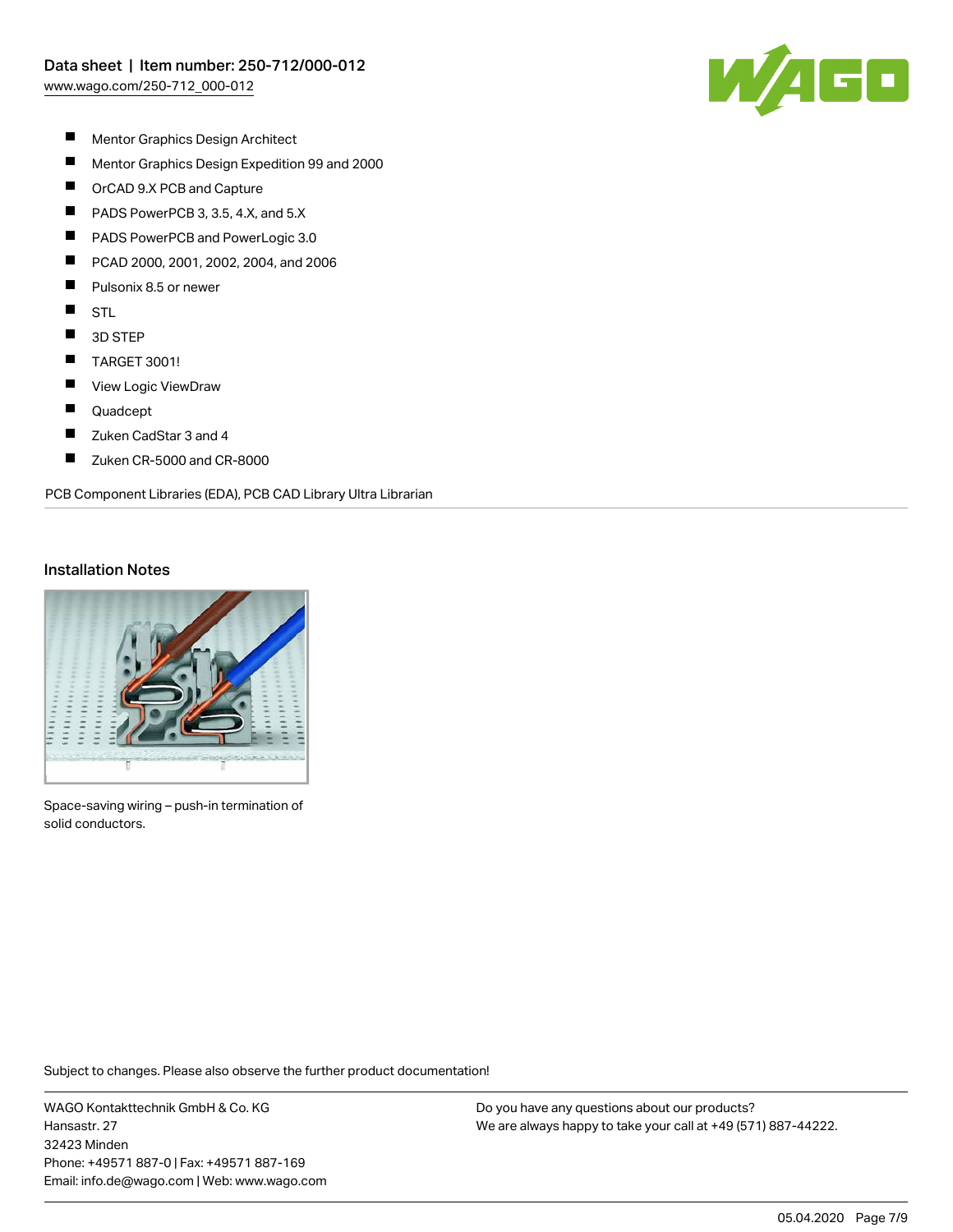



Testing with 2 mm Ø test plug – touch contact.

#### Conductor termination



Inserting solid conductors via push-in termination.

Inserting fine-stranded conductors via pushbuttons, 250 Series – 3.5 mm pin spacing.

Conductor termination

Subject to changes. Please also observe the further product documentation!

WAGO Kontakttechnik GmbH & Co. KG Hansastr. 27 32423 Minden Phone: +49571 887-0 | Fax: +49571 887-169 Email: info.de@wago.com | Web: www.wago.com